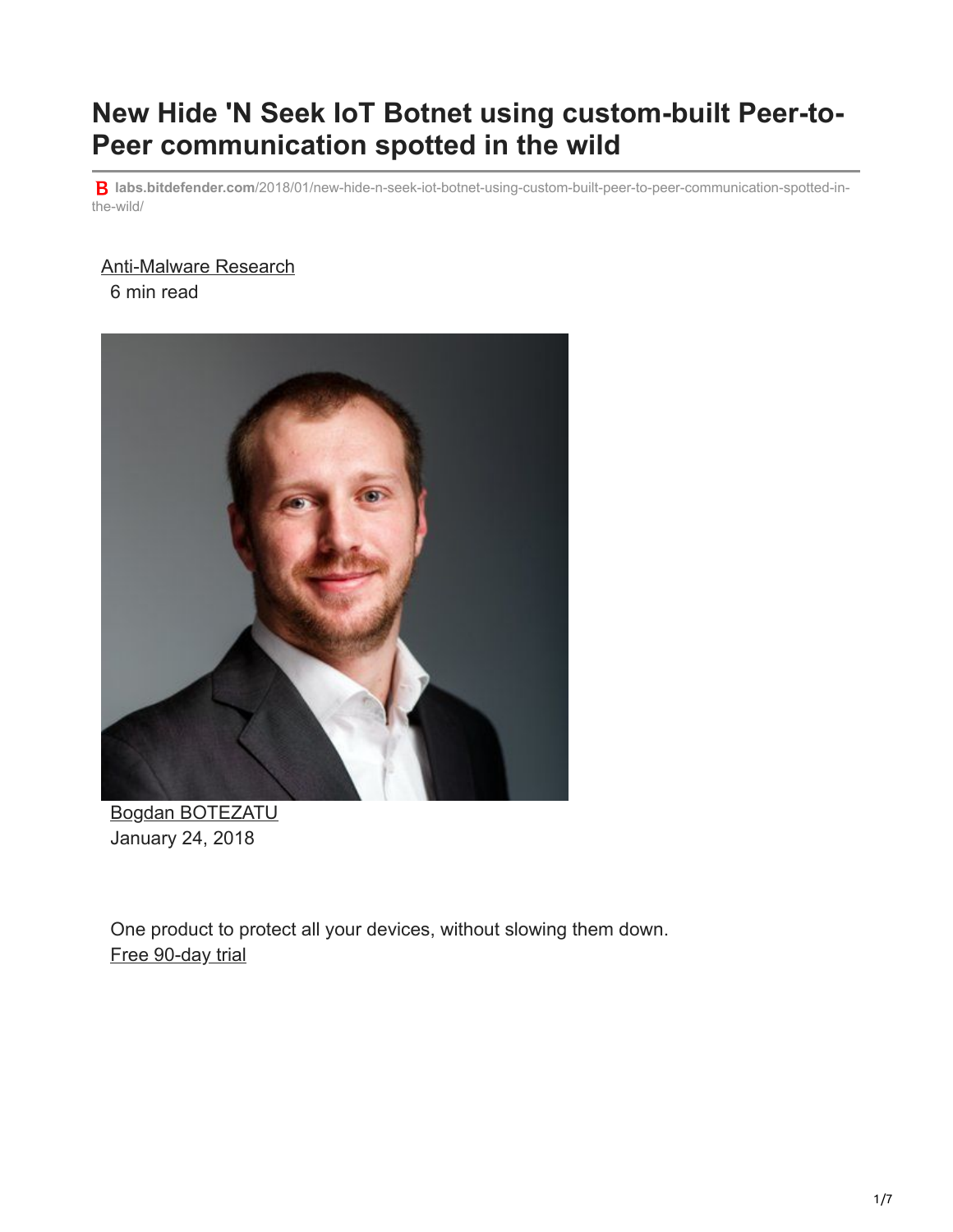

Bitdefender researchers have uncovered an emerging botnet that uses advanced communication techniques to exploit victims and build its infrastructure. The bot, dubbed HNS, was intercepted by our IoT honeypot system following a credentials dictionary attack on the Telnet service.

The bot was first spotted on Jan. 10 then faded away in the following days, only to reemerge on Jan. 20 in a significantly improved form.

#### **Update 26/01/2018 – 14.06 GMT+3**

The botnet now controls 32,312 IoT devices. Also, the botnet seems to undergo massive development as new samples compiled for a variety of architectures have been added as payloads:

*0c90ea12275cadd96a67f8ee07e2fa04af91e51e*: ELF 32-bit LSB executable, Intel 80386, version 1 (SYSV), statically linked, stripped *19f54473a721105982281b7b87503e3d60585042*: ELF 32-bit MSB executable, MIPS, MIPS-I version 1 (SYSV), statically linked, stripped *2b36305f7dcb63b4f55bffab0f0dbbaaabf83b28*: ELF 32-bit MSB executable, Motorola 68020 – invalid byte order, version 1 (SYSV), statically linked, stripped *4dcca2094b55b6576c1b27597e4b10db9b6bfa53*: ELF 32-bit MSB executable, SPARC version 1 (SYSV), statically linked, stripped *6e5a74d0e39f7e17effb54270c41910b99f7e873*: ELF 32-bit LSB executable, MIPS, MIPS-I version 1 (SYSV), statically linked, stripped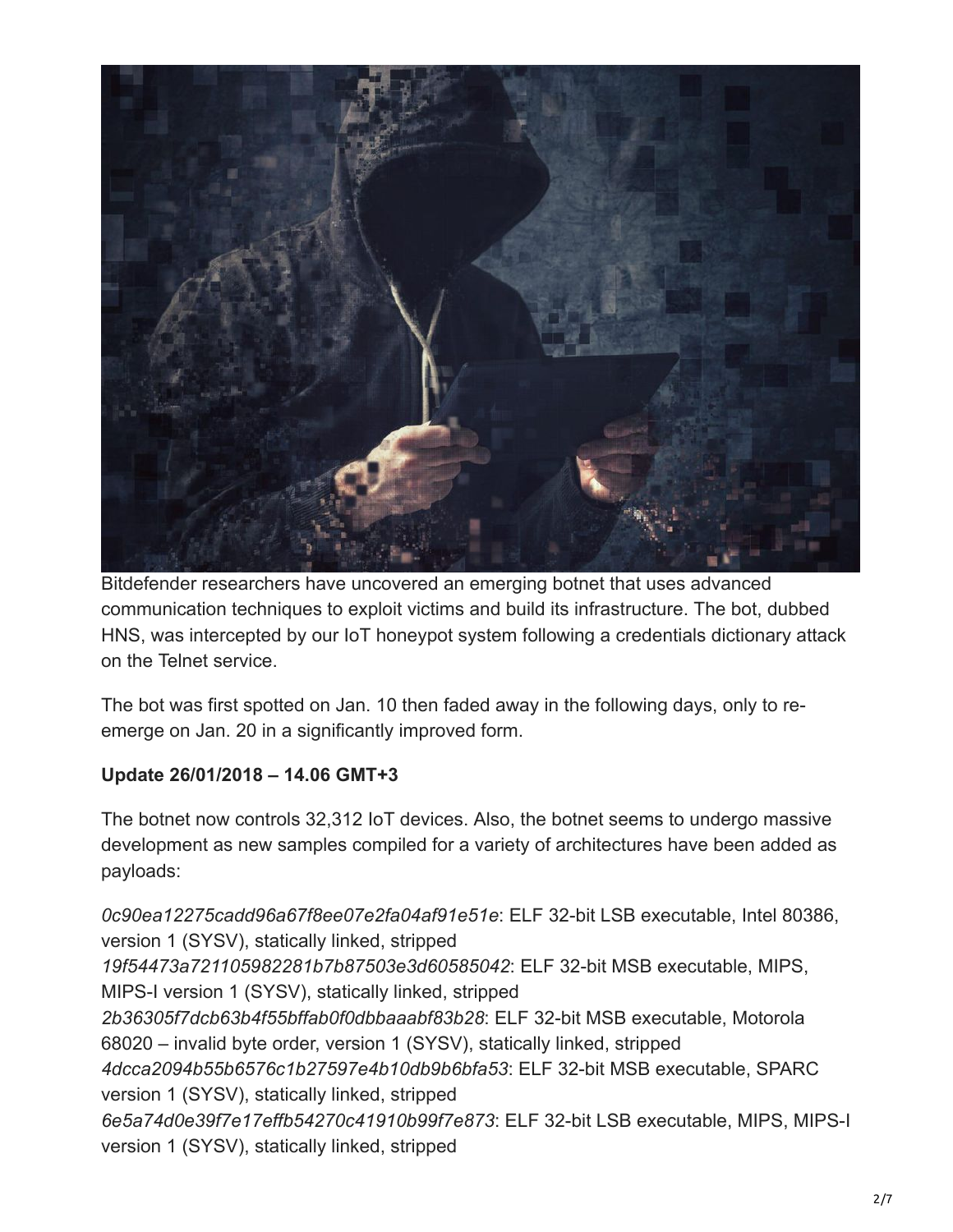*788f52df7aeae720c90fe21eeb946409dcd2fed7*: ELF 32-bit LSB executable, ARM, version 1, statically linked, stripped

*a82c3cd904315131845d56101b7af8cc2b1eee7b*: ELF 32-bit LSB executable, ARM,

version 1, statically linked, stripped

*b7ccfbbcb3a29de4ae507415ddca93029d90923d*: ELF 32-bit MSB executable, PowerPC or cisco 4500, version 1 (SYSV), statically linked, stripped

*ed24e8f5eb277e8b58fb39c15ece3d60af418459*: ELF 32-bit LSB executable, Renesas SH, version 1 (SYSV), statically linked, stripped

*f7631f2bc30bb5a570bafa966c2f0d5fb7960e94*: ELF 64-bit LSB executable, x86-64, version 1 (SYSV), statically linked, stripped

## **Update 01/25/2018 – 11.50 GMT+3**

Hide 'N Seek currently counts more than 24,000 bots.

#### **Update 01/24/2018 – 20.00 GMT+3**

The botnet now counts more than 20,000 IoT devices geographically distributed as per the graphic below.

## **Update 01/24/2018 – 17.30 GMT+3**

18,000 compromised devices and counting.

## **Update 01/24/2018 – 14.00 GMT+3**

The botnet now counts more than 14K devices geographically distributed as per the heatmap below. What initially started as a 12-device network has become a phenomenon that spreads from Asia to the United States.

#### **Impact**

The HNS botnet communicates in a complex and decentralized manner and uses multiple anti-tampering techniques to prevent a third party from hijacking/poisoning it. The bot can perform web exploitation against a series of devices via the same exploit as Reaper (CVE-2016-10401 and other vulnerabilities against networking equipment).

The bot embeds a plurality of commands such as data exfiltration, code execution and interference with a device's operation.

## **Operation**

The bot features a worm-like spreading mechanism that randomly generates a list of IP addresses to get potential targets. It then initiates a raw socket SYN connection to each host in the list and continues communication with those that answer the request on specific destination ports (23 2323, 80, 8080). Once the connection has been established, the bot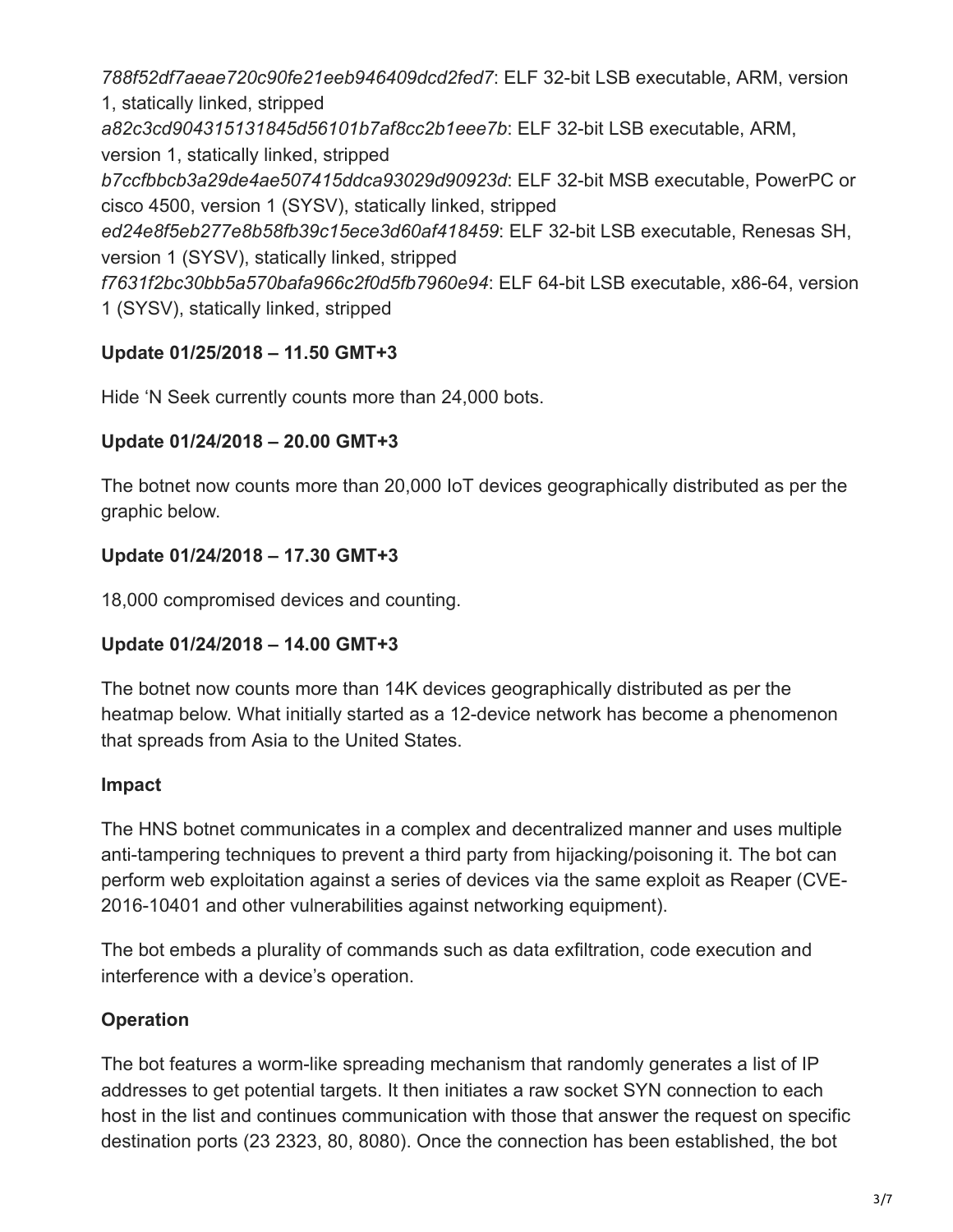looks for a specific banner ("buildroot login:") presented by the victim. If it gets this login banner, it attempts to log in with a set of predefined credentials. If that fails, the botnet attempts a dictionary attack using a hardcoded list.

Once a session is established with a new victim, the sample will run through a "state machine" to properly identify the target device and select the most suitable compromise method. For example, if the victim has the same LAN as the bot, the bot sets up TFTP server to allow the victim to download the sample from the bot. If the victim is located on the internet, the bot will attempt a specific remote payload delivery method to get the victim to download and run the malware sample. These exploitation techniques are preconfigured and are located in a memory location that is digitally signed to prevent tampering. This list can be updated remotely and propagated among infected hosts.

The samples identified in our honeypots on Jan. 10 revolved around IP cameras manufactured by a Korean company. These devices seemed to play a major role in the botnet as, out of the 12 IP addresses hardcoded in the sample, 10 used to belong to Focus H&S devices. The new version, observed on Jan. 20, dropped the hardcoded IPs.

Like other IoT bots, the newly discovered HNS bot cannot achieve persistence, and a reboot would bring the compromised device back to its clean state. It is the second known IoT botnet to date, after the notorious Hajime botnet, that has a decentralized, peer-to-peer architecture. However, if in the case of Hajime, the p2p functionality was based on the BitTorrent protocol, here we have a custom-built p2p communication mechanism.

#### **UDP communication mechanism**

The bot opens a random port on the victim, and adds firewall rules to allow inbound traffic for the port. It then listens for connections on the open port and only accepts the specific commands described below. Our initial look at the sample revealed an elliptic curve key inside the file that is used to authenticate the command which updates the memory zone where configuration settings are stored, to prevent infiltration or poisoning attempts against the botnet.

The botnet binary can have the following arguments at runtime:

**'k' + [some\_port\_number] –** Kills all processes running on the specified port at startup.

**'l' + [some\_port\_number] –** Listens on the specified port number after startup

**'s' + path –** Reads files starting from the path and loads them into memory. Then, the content can be retrieved by other peers via the 'm', 'y' and 'Y' commands. There's also a sha256-checksums for each file that gets created. As a side effect, this will keep the malicious binary on the system.

**'a' + [IP:PORT] –** Adds IP:PORT to the list of internally stored IP:PORT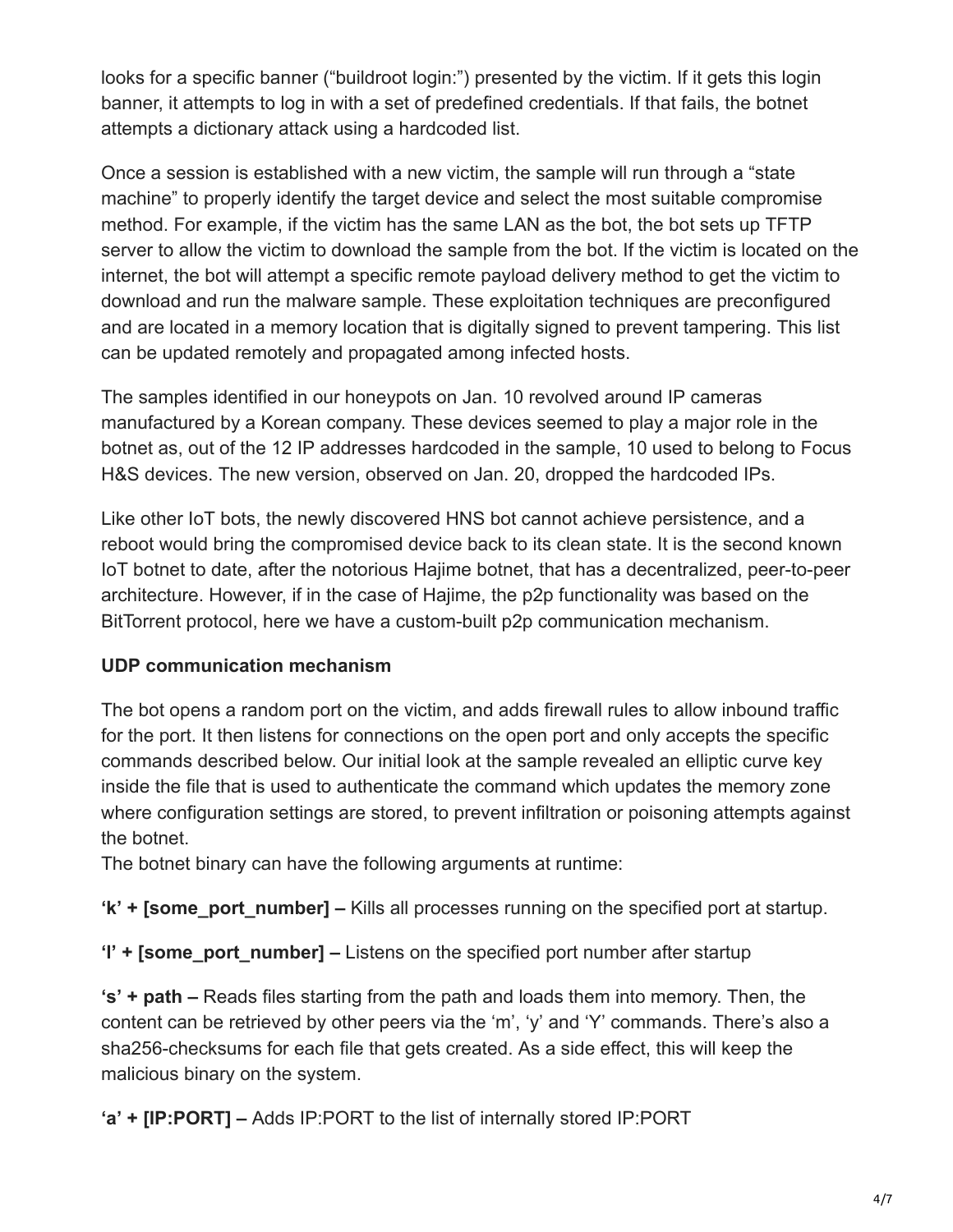**'e' + IP:PORT –** Adds a new target to the otherwise randomly generated target list.

## **Supported commands**

To understand the capabilities of the bot, we looked into the messages received from other peers. Below is a list of the supported commands, along with a description of the expected results:

**'i' + u32(config\_size)** – If the config\_size received is larger than the size of the current configuration, an acknowledgement message is sent back to the peer. The peer is eventually set as a communication endpoint to get the larger config. If the dht\_size is smaller, an 'I' message is sent back to the peer advertising the larger config.

**'I' + u32(config\_size)** – The config size received should be larger than the size of the current config (following an 'i' message query). An acknowledgement message is sent back and eventually the peer is set as a communication endpoint to get the larger config.

**'m' + u8[32](hash) + u32(ip) + u16(port) + u16(seq) + u8(hops) + u8(unk)** – This message attempts to find data based on the hash given. It first checks locally if the hash is known and data is available. If data is available, it starts sending it to ip:port via a 'Y' message. If data is not locally available, the bot broadcasts the current 'm' message (with hops decremented, but not more than 5 hops) to all its known peers.

**'^' + u8(flags) + u16(port) + u32(ip)** – Signals a new peer at ip:port. The new peer gets added to the list of known peers (it can also replace a peer if too many are present).

**'~'** – Requests a new peer. Upon receiving this, a random peer is selected from the list of known peers and sent via a '<sup>^</sup>' message

**'Y' + u16(chunk\_index) + u16(seq) + u8[](data)** – This is the data received message. The data is copied in chunks of at most 0x100 bytes (i.e. the current offset is chunk index \* 0x100). The chunk index is the current offset being read from and it should correspond to the current size of a communicated buffer.

There are multiple possible outcomes once the file is downloaded:

- If the data is a new config, it gets verified (via  $ECDSA -$  the elliptic curve key mentioned above) and, if OK, it will replace the current config"
- The file can get dropped and executed (i.e. an update mechanism)

**'y' + u8[32](hash) + u16(chunk\_index) + u16(seq)** – This command attempts to read from chunk\_index the data corresponding to the cache via a 'Y' message. If, for whatever reason, the data is not available locally, an 'm' message gets broadcast.

**'O' + u8(checksum)** – This is an acknowledgement message. The checksum is done on the received message.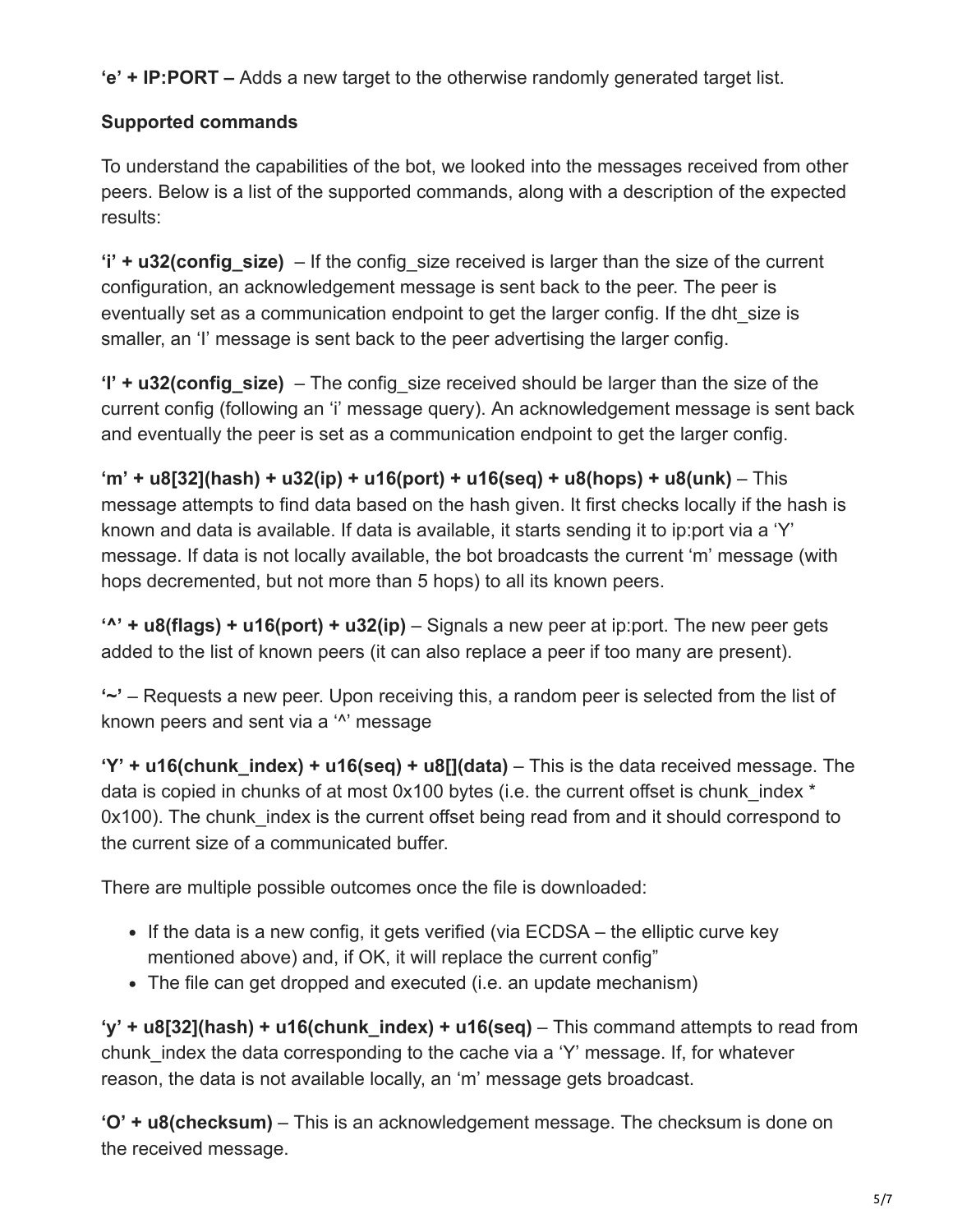#### **'i' , 'I' (first version)'h', 'H' (second version)** – Commands for configuration updates

**'m','Y','y'** Data exfiltration mechanism ("m" communicates a hash, while "Y" and "y" move data around)

**"z"** scanning component (sends to a peer valid credentials that have been found via dictionary attack)

**"O"** ack on "z" credentials received OK (however, the same ack can be sent in several other occasions)

**"^"** add a new peer to the list of known peers

**"~"** send a peer IP as a response (when queried for a peer IP)

#### **Conclusions**

While IoT botnets have been around for years, mainly used for DDoS attacks, the discoveries made during the investigation of the Hide and Seek bot reveal greater levels of complexity and novel capabilities such as information theft – potentially suitable for espionage or extortion.

It is also worth noting that the botnet is undergoing constant redesign and rapid expansion.

#### **Known hashes**

*efcd7a5fe59ca8223cd282bfe501a2f92b18312c 05674f779ebf9dc6b0176d40ff198e94f0b21ff9*

#### **TAGS**

[anti-malware research](http://10.10.0.46/blog/labs/tag/antimalware-research/)

#### **AUTHOR**

## **[Bogdan BOTEZATU](http://10.10.0.46/blog/labs/author/bbotezatu/)**

[Information security professional. Living my second childh](http://10.10.0.46/blog/labs/author/bbotezatu/)ood at @Bitdefender as director of threat research.